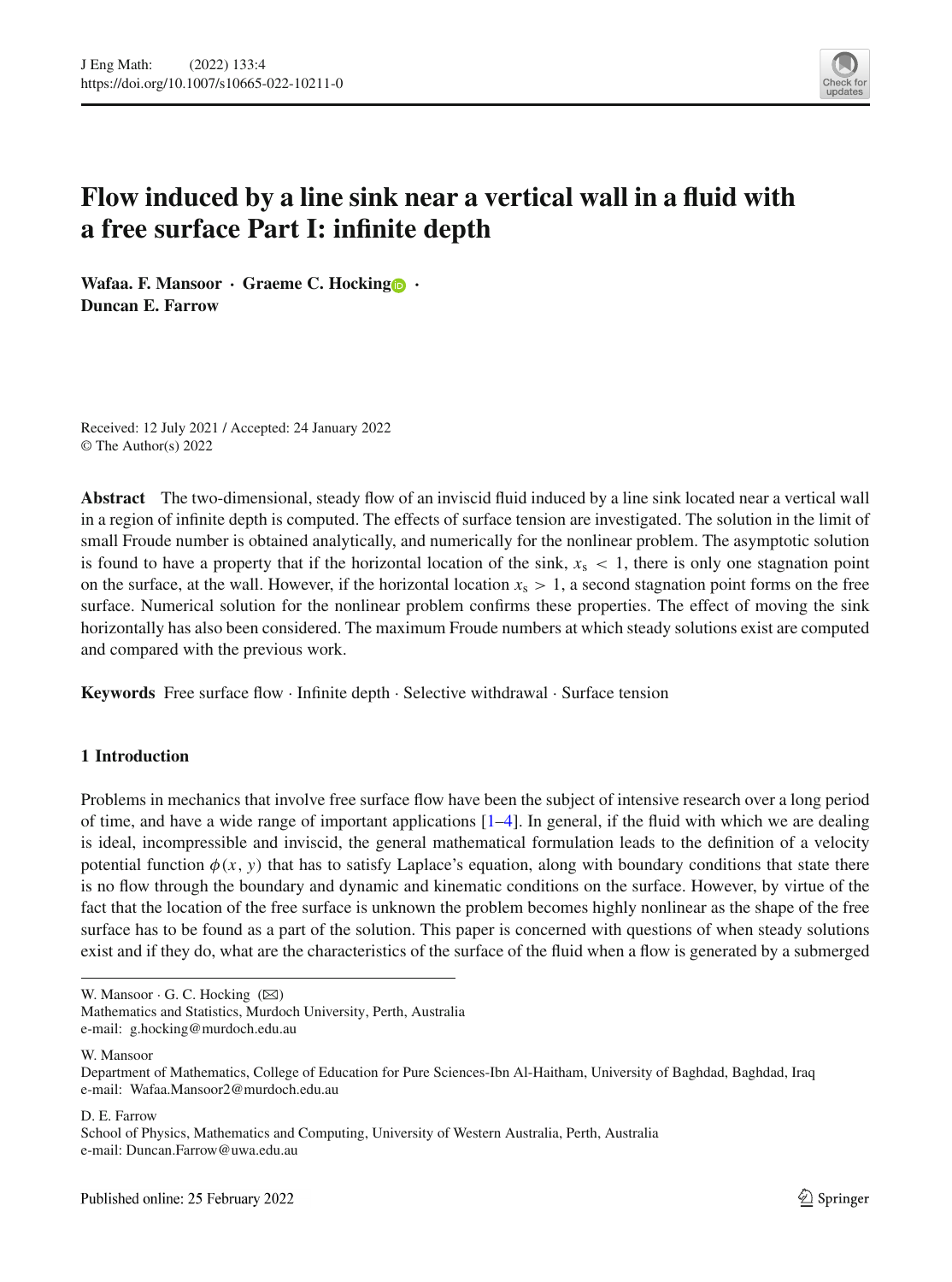line sink? The sink is located at an arbitrary location in a fluid of infinite depth (see Fig. [1\)](#page-2-0). This is the first of two papers in which we consider this problem. In the second, we consider a layer of fluid of finite depth [\[5\]](#page-9-2). Although similar in nature the two problems are fundamentally different in that the flow in a fluid of finite depth admits the possibility of waves in the far-field, as discussed by Lustri et al. [\[6](#page-9-3)] for the related case of a flow from a source. Their work showed the existence of waves of exponential order on the free surface. Such waves would not appear in the methods used in this work, and would not exist in the far-field as the flow becomes stagnant. The problem in finite depth has a nonzero flow velocity in the far-field, while the velocity must slow to zero for the case of infinite depth. Thus the details of the solution are quite different between the two cases.

In the case of two-dimensional flow into a line sink in a fluid of infinite depth, Tuck and Vanden-Broeck [\[7\]](#page-9-4) re-examined the Peregrine [\[8\]](#page-9-5) solution that assumed that the solution would exist for some range of Froude number, a measure of the flow strength, and that there was a limiting steady solution that he attempted to find using a Taylor-series expansion method. Tuck and Vanden-Broeck [\[7\]](#page-9-4) showed that there are always two types of solution to this problem. The first solution is one in which the surface is drawn down towards the sink in a cusp shape, and the second is one in which a stagnation point forms above the sink or source. Since the free surface condition depends only on the square of the velocity term and the difference between the sink and source problems is the direction of the flow, the steady sink or source disturbance will be the same. Hocking and Forbes [\[9](#page-9-6)] and Forbes and Hocking [\[10\]](#page-9-7) have studied this problem widely and found that whether the fluid has one or two layers the surface or interface will be drawn down into the sink if the withdrawal rate is large enough.

A spectral method in a conformally mapped plane was used by Tuck and Vanden-Broeck [\[7\]](#page-9-4) to find a solution for the submerged line sink or source in a fluid of infinite depth. In cases with a free surface stagnation point, solutions were limited to values beneath a critical Froude number. They discovered that if the Froude number was left as an unknown parameter and found as a part of the solution, they could obtain the solution for the other type of flow for which the surface was drawn down towards the sink in a cusp shape. This cusp solution occurred at a unique value of Froude number  $F \approx 3.553$  [\[7\]](#page-9-4). No attempt has been made to compute solutions with a cusped surface in this work, since it would require significant modifications to the numerical method, and the calculations in that case can be quite delicate due to the fact that they only exist at a unique value of flow rate.

Mekias and Vanden-Broeck [\[11](#page-9-8)] and Hocking and Forbes [\[12](#page-9-9)] sought solutions for free surface flows with a stagnation point on the free surface by using similar methods. Hocking and Forbes [\[12](#page-9-9)] used the method of Tuck and Vanden-Broeck [\[7\]](#page-9-4) and confirmed that there was a solution for the free surface stagnation point flows provided the Froude number was limited to  $F < 1.4$ .

Steady or unsteady withdrawal from a fluid of finite or infinite depth through a line sink or point sink including surface-tension effects has been the subject of considerable study. Hocking et al. [\[12](#page-9-9)[–14](#page-9-10)], and Forbes and Hocking [\[10\]](#page-9-7) found that the inclusion of even a small amount of surface tension has a big influence on the final values of the maximum flow rate. They were also able to show nonuniqueness in the solution domain. The unsteady case was studied by Stokes et al. [\[15,](#page-9-11)[16\]](#page-9-12) and they showed that the zero surface tension case was problematic in terms of determining whether the surface draws down or reaches a steady state, and that the drawdown of the free surface depended in many cases upon the flow history.

All of the abovementioned studies were done for cases where the sink or source is located on the wall, on the base or completely isolated with no boundaries nearby. In the present study, we investigate the flow induced by a line sink in a fluid of infinite depth when the sink is located away from a vertical wall, including the effects of surface tension. The case of a fluid of finite depth will be considered elsewhere (Mansoor et al. [\[5\]](#page-9-2)). In the case of infinite depth, it is not possible to have waves in the far-field as the flow slows to zero.

#### **2 The governing equations**

Consider the two-dimensional, steady, irrotational flow due to a line sink of an inviscid, incompressible fluid of infinite depth. The sink is situated a distance *H* beneath the undisturbed free surface and has strength *m*, which is the volume rate at which it withdraws fluid, and sits a distance  $X_s$  from a vertical wall at  $x = 0$  (see Fig. [1\)](#page-2-0). The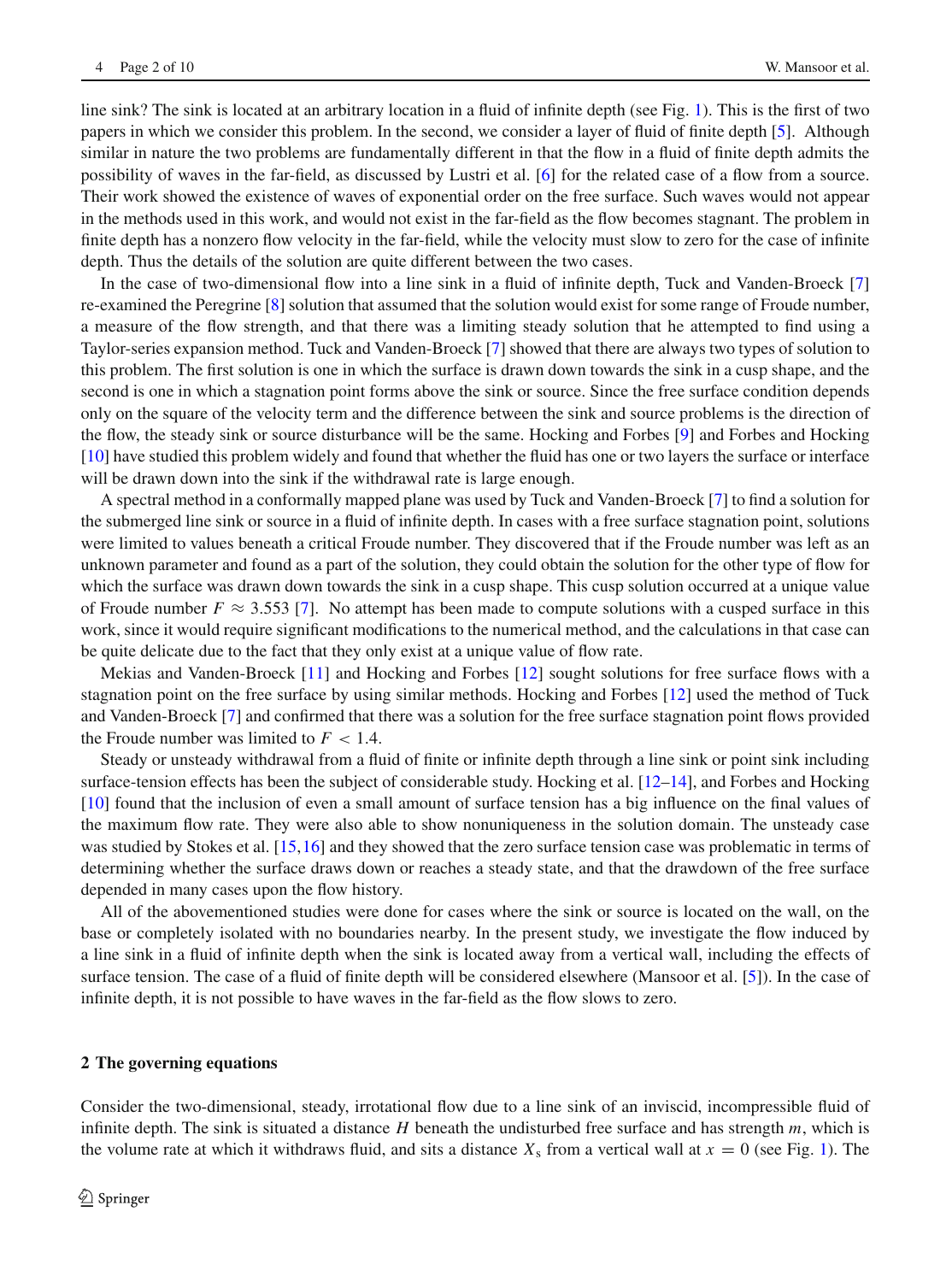<span id="page-2-0"></span>**Fig. 1** Diagram of the nondimensionalized problem. The free surface is given by  $y = \eta(x)$  and the sink is located at arbitrary location  $(x<sub>s</sub>, -1)$ 



sink is thus located at point  $(X_s, -H)$ . We assume that some steady flow pattern is established, and the shape of the fluid surface will be determined as a part of the solution. Also, the free surface is assumed to have surface tension, *T* , and the effects of it will be included.

It is convenient to nondimensionalize the problem, using the depth *H* of the sink as the characteristic length scale and  $mH$  as the scaling for the velocity potential. From now on, all quantities will be assumed to be dimensionless according to this scaling. Therefore, there are only three nondimensional parameters:

$$
F = \left(\frac{m^2}{gH^3}\right)^{1/2},
$$
  

$$
x_s = X_s/H
$$

and

$$
\beta = \frac{T}{gH^2}.
$$

The first parameter is the Froude number, *F*, and this is a measure of the withdrawal rate at the sink and  $\beta$  is a dimensionless measure of the importance of surface tension. The quantity  $x<sub>s</sub>$  is the distance of the sink from the vertical wall. Under these assumptions the velocity vector can be given as the gradient of the velocity potential  $\phi$ , according to the formula  $\mathbf{u} = \nabla \phi$ , where  $\mathbf{u} = (u, v)$  is the velocity vector. The incompressibility of the fluid indicates that the velocity potential therefore satisfies Laplace's equation

<span id="page-2-1"></span>
$$
\nabla^2 \phi(x, y) = 0, \quad (x, y) \neq (x_{\rm s}, -1), \tag{1}
$$

throughout the fluid domain ( $x \ge 0$ ,  $y < \eta(x)$ ), except at the point  $(x, y) = (x_s, -1)$ , the location of the line sink. As the line sink is approached, the velocity potential satisfies

<span id="page-2-3"></span>
$$
\phi \to -\frac{1}{2\pi} \log((x - x_s)^2 + (y + 1)^2)^{\frac{1}{2}} \quad \text{as } (x, y) \to (x_s, -1). \tag{2}
$$

Now, it is necessary to state the conditions that apply to the free surface  $y = \eta(x)$ , the shape of which is as yet unknown, and to the vertical boundary at  $x = 0$ . There are kinematic conditions

<span id="page-2-4"></span>
$$
\phi_x = 0 \quad \text{on } x = 0 \tag{3}
$$

$$
\phi_y - \phi_x \eta'(x) = 0
$$
 on  $y = \eta(x)$ ,  $x > 0$ , (4)

which state that the fluid cannot cross through a boundary or its own surface  $y = \eta(x)$ . There is also a dynamic condition, which comes from Bernoulli's equation, and expresses the balance between pressure within the fluid and the kinetic energy of fluid particles. Evaluated along the unknown fluid free surface, this condition takes the form

<span id="page-2-2"></span>
$$
\eta + \frac{1}{2}F^2|\mathbf{u}|^2 - \frac{\beta\eta''}{(1+\eta'^2)^{\frac{3}{2}}} = 0 \quad \text{on } y = \eta(x),\tag{5}
$$

since the pressure on the free surface is constant at the value of the atmospheric pressure. The solution of this problem therefore consists of finding a velocity potential  $\phi(x, y)$  and a surface elevation  $y = \eta(x)$  that satisfy Eqs.  $(1)–(5)$  $(1)–(5)$  $(1)–(5)$ .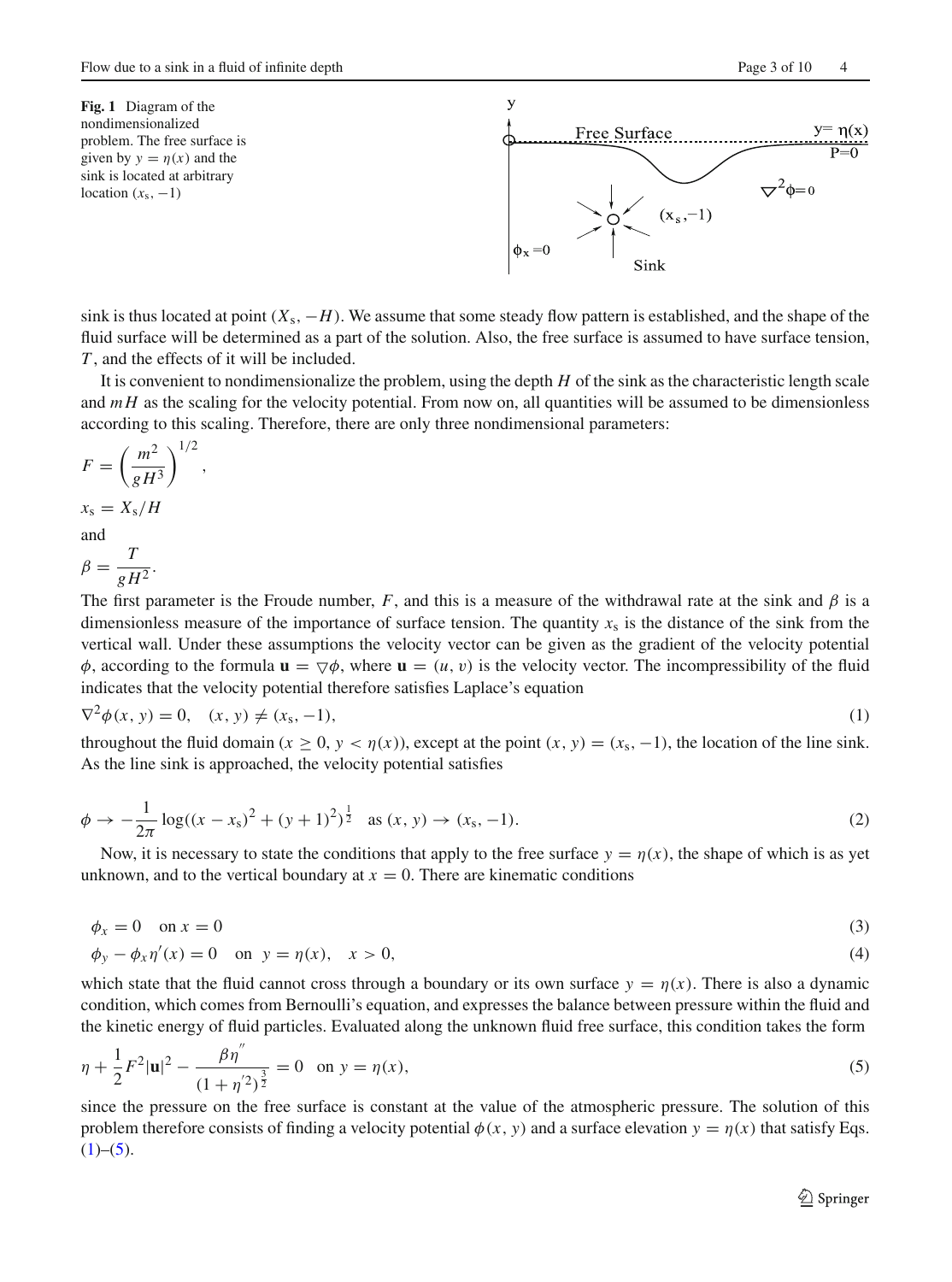## **3 Solution for small Froude number with zero surface tension**

An approximate solution, valid as  $F \to 0$  can be obtained for the case of zero surface tension. It turns out that the linear solution is very accurate in shape for even quite large flow rates, and this serves as a valuable check on the accuracy of the numerical solution described in the next section. The velocity potential  $\phi$  and the free surface elevation  $\eta$  are expressed as perturbation series of the form

<span id="page-3-0"></span>
$$
\phi(x, y) = \phi_0(x, y) + F^2 \phi_1(x, y) + 0(F^4), \quad \eta(x) = F^2 \eta_1(x) + 0(F^4).
$$
\n(6)

The expansions  $(6)$  are substituted into the system of equations  $(1)$ – $(5)$ , and linearized equations for the perturbation functions  $\phi_0$  and  $\eta_1$  are obtained. At the first order, it is found that the potential  $\phi$  satisfies the Laplace equation [\(1\)](#page-2-1), the sink condition [\(2\)](#page-2-3) and the normal-derivative condition  $\partial \phi_0 / \partial y = 0$  on  $y = 0$ . The method of images, subject to the condition [\(2\)](#page-2-3), at once yields the solution for  $\phi_0$  in the form

<span id="page-3-1"></span>
$$
\phi_0(x, y) = -\frac{1}{2\pi} \log((x - x_s)^2 + (y + 1)^2)^{\frac{1}{2}} - \frac{1}{2\pi} \log((x + x_s)^2 + (y + 1)^2)^{\frac{1}{2}} - \frac{1}{2\pi} \log((x - x_s)^2 + (y - 1)^2)^{\frac{1}{2}} - \frac{1}{2\pi} \log((x + x_s)^2 + (y - 1)^2)^{\frac{1}{2}}
$$
\n(7)

and from the dynamic condition [\(5\)](#page-2-2) it is found that the first-order free surface elevation function  $\eta_1(x)$  takes the form

<span id="page-3-2"></span>
$$
\eta_1(x) = -\frac{1}{2}(\phi_{0x}^2 + \phi_{0y}^2),\tag{8}
$$

evaluated on  $y = 0$ . Substituting [\(7\)](#page-3-1) into [\(8\)](#page-3-2) gives the asymptotic form of the free surface elevation,  $y = \eta(x)$ , to be

<span id="page-3-3"></span>
$$
\eta(x) = -\frac{F^2}{2\pi^2} \left[ \frac{(x - x_s)}{(x - x_s)^2 + 1} + \frac{(x + x_s)}{(x + x_s)^2 + 1} \right]^2.
$$
\n(9)

From this solution [\(9\)](#page-3-3), we can note the following property of the free surface.

**Theorem** *The asymptotic solution has a single stagnation point on the free surface at*  $x = 0$ *. It has a second stagnation point on the free surface at*  $x = \sqrt{x_s^2 - 1}$ , *if and only if*  $x_s > 1$ .

**Proof** There are free surface stagnation points if the velocity potential satisfies the condition  $\phi_{0x}(x, 0) = \eta(x) = 0$ . Therefore, from [\(9\)](#page-3-3)

$$
\frac{(x - x_s)}{(x - x_s)^2 + 1} + \frac{(x + x_s)}{(x + x_s)^2 + 1} = 0,\tag{10}
$$

and simplifying, there is a stagnation point on the free surface provided

$$
x(x^2 - x_s^2 + 1) = 0,\tag{11}
$$

which means that  $x = 0$  or  $x = \sqrt{x_s^2 - 1}$ . If  $x_s < 1$ , then only  $x = 0$  is a real solution, but if  $x_s > 1$  then there are stagnation points at  $x = 0, \pm \sqrt{(x_s^2 - 1)}$ .

This interesting result highlights a fundamental change in behaviour if the separation of the line sink from the wall becomes greater than the depth of the sink. When  $x_s > 1$  there is a relatively stagnant region between the sink and wall. Figure [2](#page-4-0) shows contours of the magnitude of the velocity of the fluid for a case with  $x_s < 1$ , i.e.  $x_s = 0.75$ , and another with  $x_s > 1$ , i.e.  $x_s = 4$ . The secondary stagnation point can be clearly seen in the latter case, as can a broad region of very slow flow near the vertical wall.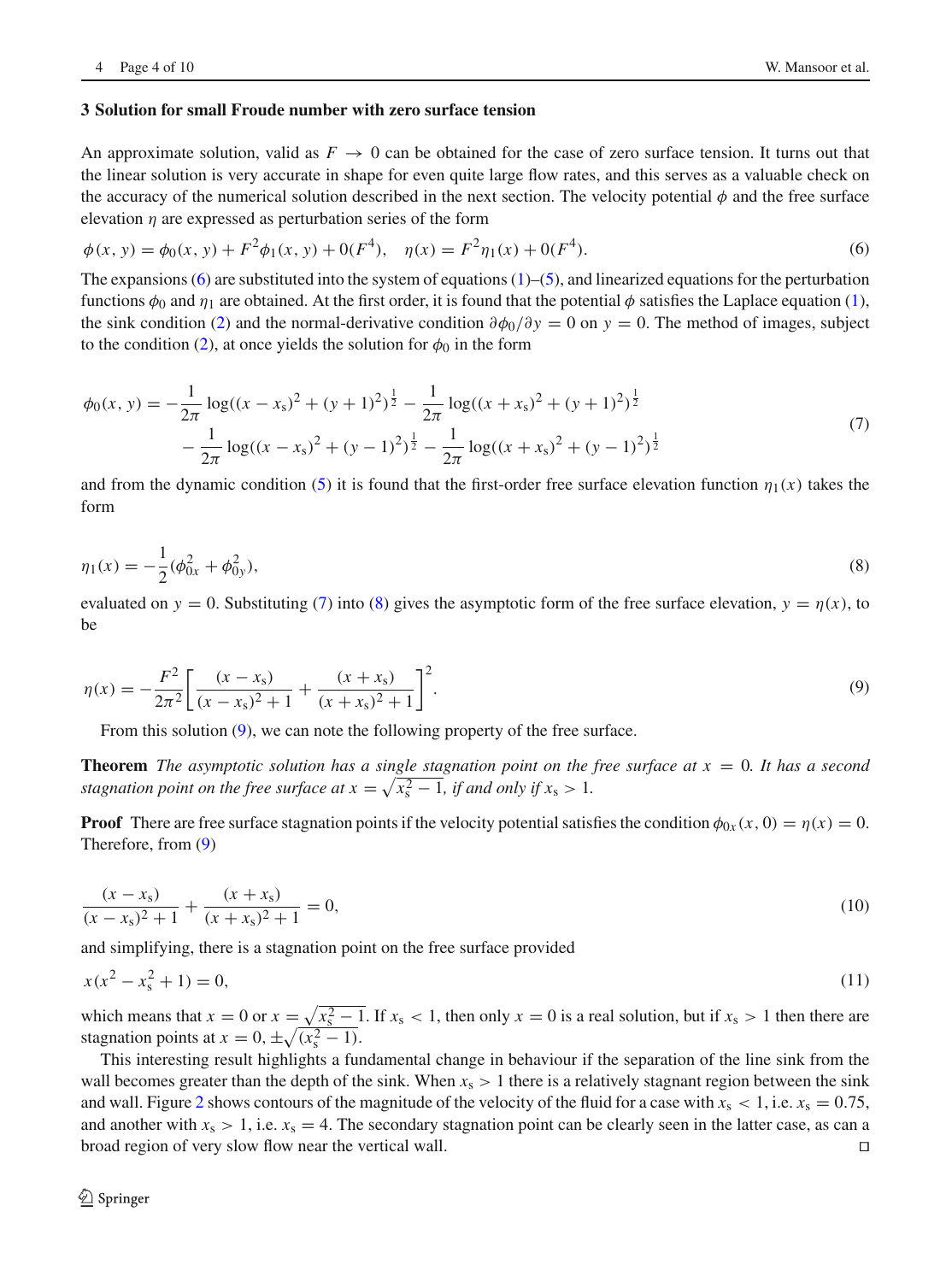<span id="page-4-0"></span>**Fig. 2** Contours of magnitude of velocity with  $x_s = 0.75$  and  $x_s = 4$ , respectively, for the leading order solution. The slow flow near the wall for  $x_s = 4$ is clear as is the second surface stagnation point on the surface above the sink



#### **4 Numerical method**

In order to compare with the linear results and to gain a full picture of what is happening in the infinite depth case, we present a series of numerical simulations for the full nonlinear problem. An attempt was made to use a traditional boundary element method, but the nature of the singularity on the free surface in cases with a separated stagnation point proved to be difficult to represent accurately. As a consequence, we decided to use the fundamental singularity method used initially by Scullen and Tuck [\[17\]](#page-9-13) and in an unsteady context by Stokes et. al. [\[15](#page-9-11)[,16](#page-9-12)]. The method is simple to implement and has no difficulty with the computation of the secondary stagnation point when it exists. The main idea of the method is to compute the value of the velocity potential using *N* source/sink points above the free surface and located symmetrically to satisfy the boundary conditions. The steady solution is generated by using a Newton iteration scheme based on the distributed sink technique.

A function  $\phi$  that satisfies conditions [\(1\)](#page-2-1), [\(2\)](#page-2-3) and [\(3\)](#page-2-4) has the form

$$
\phi(x, y) = \phi_0(x, y) + \sum_{k=1}^{\infty} \gamma_k \log(R_{1k} R_{2k}),
$$
\n(12)

where  $\phi_0(x, y)$  is the velocity given by [\(7\)](#page-3-1),  $\gamma_k$ ,  $k = 1, 2, 3, \ldots$  is the strength of a sink situated just above the free surface at  $(X_k, Y_k)$ ,  $k = 1, 2, 3, \ldots$ , and

$$
R_{1k}(x, y) = \sqrt{(x - X_k)^2 + (y - Y_k)^2}
$$

and

$$
R_{2k}(x, y) = \sqrt{(x + X_k)^2 + (y - Y_k)^2}
$$

are the distances between the  $k$ th source or sink point and the point  $(x, y)$ , which lies in the fluid. Following the work of Stokes et al [\[16\]](#page-9-12), the locations of the source/sink points  $(X_k, Y_k)$  are chosen perpendicular to the surface point  $(x_k, \eta_k)$  and at a distance equal to  $\frac{1}{3}$  of the point separation. Different values of separation were tried, but this value was found to be close to optimal. The sink strengths  $\gamma_k$  and surface heights  $\eta_k$  are unknown and will be determined once the value of  $\phi$  is known at *N* distinct surface points,  $(x_k, \eta_k)$ ,  $k = 1, 2, ..., N$ , after truncating the series to *N* terms.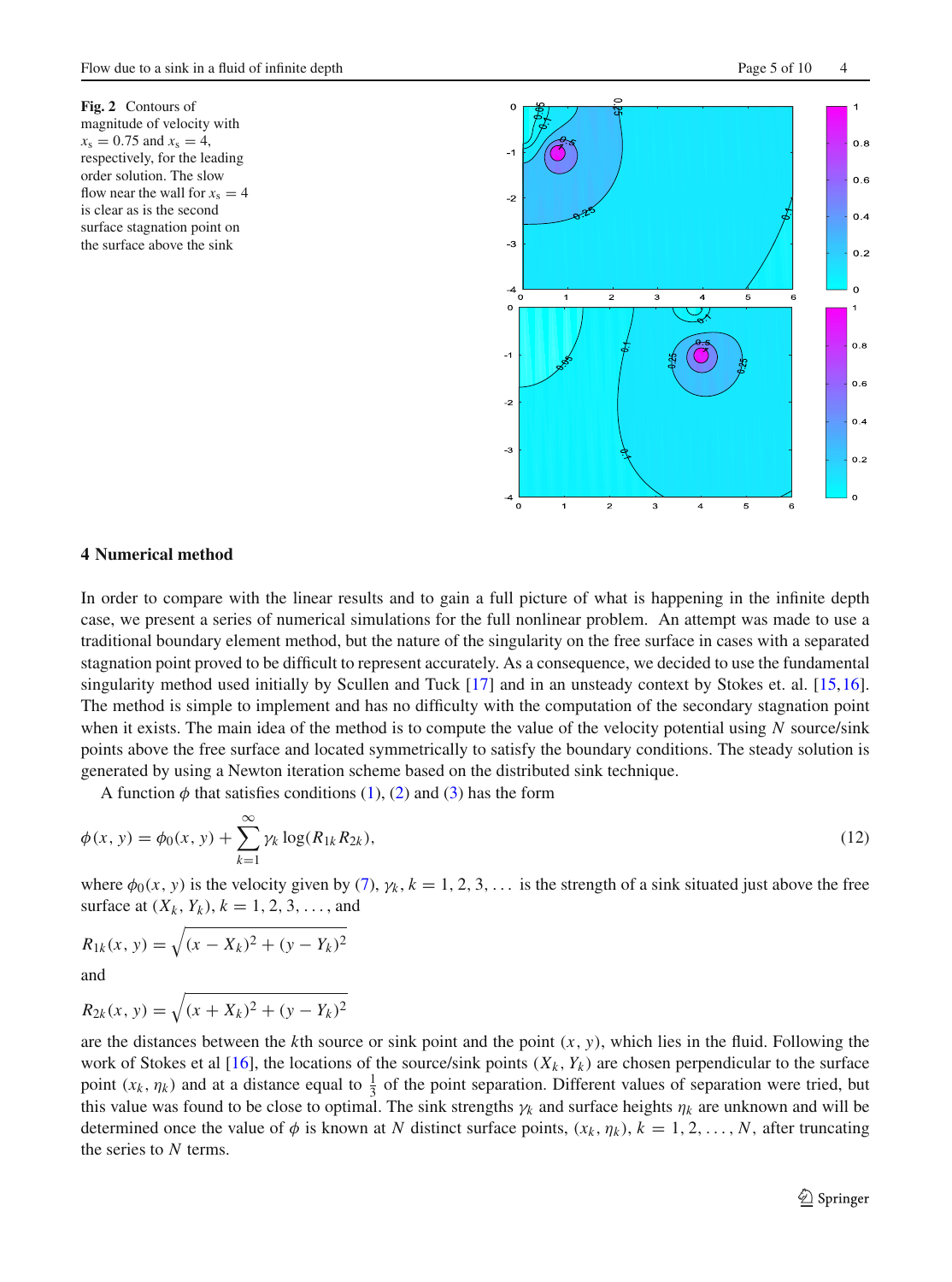

<span id="page-5-0"></span>**Fig. 3** Asymptotic solution compared with the full nonlinear solution for different values of Froude number. The blue (dashed) line is the approximate solution in each case and the red (solid) line is the nonlinear solution. The effect of nonlinearity is clear in each, pulling the surface down more. The sink is located at  $x_s = 0.1$ , and  $dx = 0.02$ . The limiting solution in this case is  $F_{\text{max}} \approx 0.72$ , as can be seen by the small, numerically generated oscillations at the base of the trough. (Color figure online)

By using *N* points to represent the surface shape  $\eta(x)$ , and *N* coefficients  $\gamma_k$  we may use Eqs. [\(4\)](#page-2-4) and [\(5\)](#page-2-2) to determine the unknown terms with both needing to be satisfied at each of *N* points. Laplace's equation is satisfied by the choice of basis functions. Thus we have 2*N* nonlinear equations for the 2*N* unknowns and can solve using a Newtonian iteration scheme. Results were found to converge to graphical accuracy with a space step,  $dx = 0.02$ and truncation of the fluid domain at  $x_L = 20$  for most cases. In each case, it was found there was a limiting, maximum Froude number, *F*max, beyond which steady solutions could not be found as the numerical method failed to converge. The limiting behaviour manifested in the numerical method as small grid-scale oscillations in the solution (see Fig. [3\)](#page-5-0). These oscillations are typical of results in other work  $[11,12]$  $[11,12]$  $[11,12]$  for cases without surface tension. When even a small amount of surface tension is included, the maximum becomes much clearer and the numerical scheme simply fails to converge beyond the maximum value of *F*.

## **5 Presentation of results**

We found that there is a three-parameter family of solutions to this problem; the Froude number, *F*, surface tension,  $β$  and the horizontal sink location,  $x_s$ . For all cases, the maximum Froude number  $F_{\text{max}}$  was identified from the numerical method, and its dependence on the other parameters was ascertained.

Figure [3](#page-5-0) shows a comparison between the numerical solution (red solid line) and the asymptotic solution (blue dashed line), for several different Froude numbers with  $\beta = 0$  when the sink is located at  $x_s = 0.1$ . For smaller values of Froude number the linear solutions are graphically identical to the nonlinear solutions. The limiting numerical solution in this case is  $F \approx 0.7$ . The small, numerically generated oscillations are clear in this figure as the limiting value  $F_{\text{max}}$  is approached. For larger values of Froude number the two results are in a good agreement close to the stagnation zone, and the only distinction that we can observe occurs near the surface troughs, where nonlinear effects pull the surface down further. The results suggest that only one stagnation point has formed, in this case at the wall, as anticipated from the theorem and the asymptotic solution. After the dip above the sink the height returns to the stagnation level as  $x \to \infty$  since the velocity will fall to zero.

Another comparison is shown in Fig. [4,](#page-6-0) which shows the linear solution (blue dashed line) and the nonlinear (red solid line) for different values of Froude number,  $\beta = 0$  and  $x_s = 1.5$ . At small values of Froude number the linear solution and numerical results match very well. However, even at larger Froude number the only minor difference is in the region close to the deepest trough on the surface, where the numerical solution has a slightly deeper dip than the asymptotic solution. There are two stagnation points in this case, the first stagnation point is clearly formed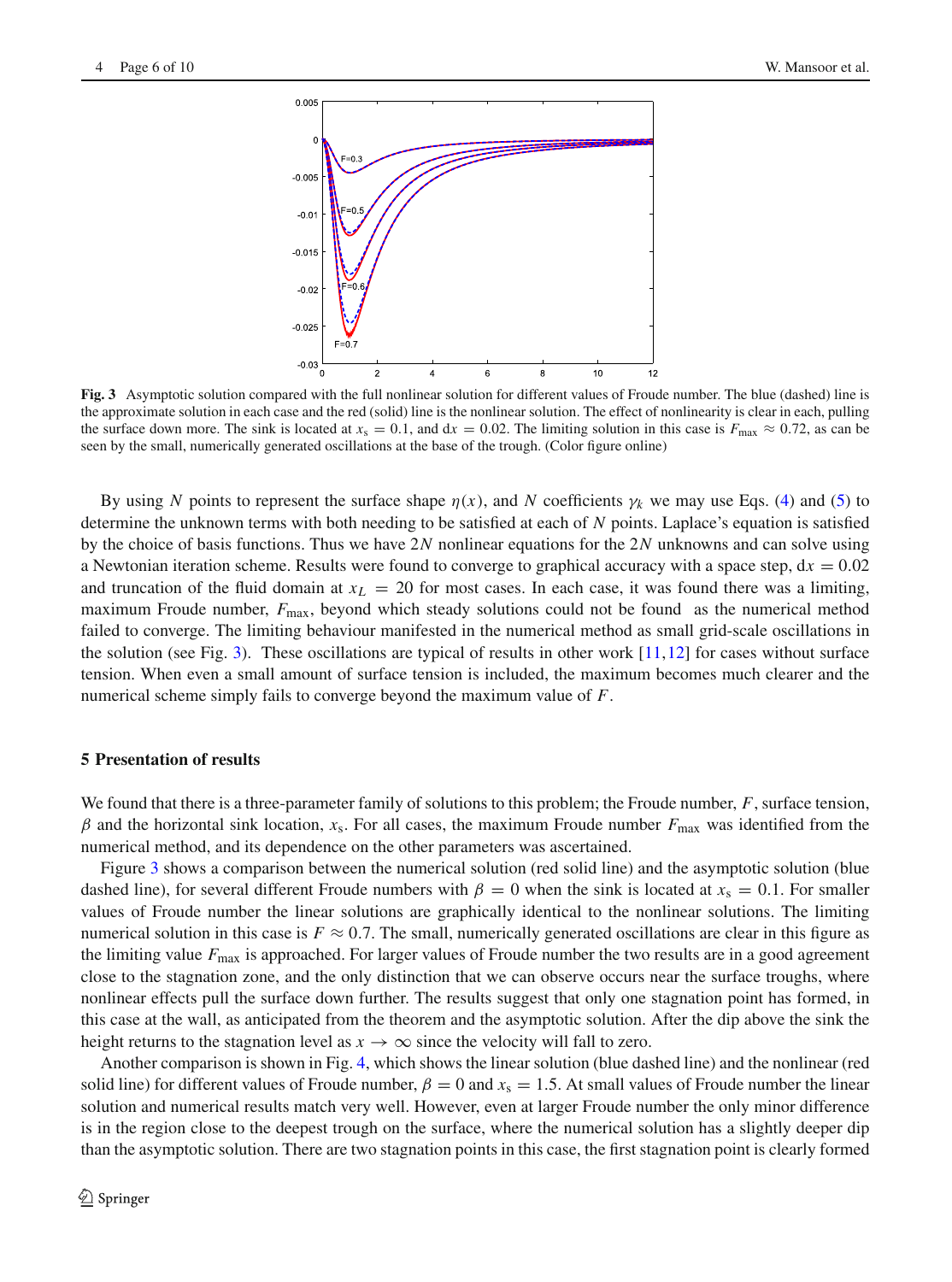<span id="page-6-0"></span>**Fig. 4** Comparison of the linear (blue dashed line) with the nonlinear (red solid line) for different Froude numbers and the sink is located at  $x_s = 1.5$  and  $\beta = 0$ , with  $N = 1000$ . A second stagnation point appears on the surface for this case. (Color figure online)



at the wall and located at  $(x, y) = (0, 0)$ , and the second stagnation point occurs when the surface rises again to the stagnation height level at  $y = 0$  and is located very close to  $(x, y) \approx (1.5, 0)$ , almost directly above the sink.

Figure [5](#page-7-0) shows a third case in which  $x_s = 6$ , a relatively large value, and in this case we only show a single value of  $F = 0.9$  ( $\beta = 0$ ). The surface features are more clearly evident in this case. As the sink moves away from the wall the region around the central stagnation point tends to become symmetric. Again both solutions agree very well. However, they disagree slightly in the area near the base of the troughs, where the effects of nonlinearity again become evident. The stagnation region between the wall and the sink location increases in size and the dip on the wall side gradually deepens. Figures [3,](#page-5-0) [4](#page-6-0) and [5](#page-7-0) show that the predictions of the theorem are followed closely by the nonlinear numerical solution. All of these results show that the numerical method is working correctly by comparison with the asymptotic solutions.

Figures [7](#page-8-0) and [8](#page-8-1) address the effect of the presence of the wall on the withdrawal rate *F*max. It was found that when the sink is close to the wall and surface tension is  $\beta = 0$ ,  $F_{\text{max}} \approx 0.7$  which is similar to Hocking and Forbes [\[12\]](#page-9-9) who found  $F_{\text{max}} \approx 1.4$  when the sink is in the wall and consequently has half of the influx (thus doubling the apparent *F* value). As the sink is moved further from the wall,  $F_{\text{max}}$  begins to increase as the effect of the wall decreases. At  $x_s = 1.5$ ,  $F_{\text{max}}$  has risen to  $F_{\text{max}} \approx 0.95$ , and if the sink moves further from the wall to say  $x_s = 10$  that will result in a larger flow rate  $F_{\text{max}} \approx 1.37$ , thus tending to the isolated value in [\[12](#page-9-9)] ( $F_{\text{max}} \approx 1.4$ ). However,  $x_s$  needs to be quite large before symmetry in the surface shape is obtained because all of the flow must originate from only the upstream side. Our results for *F*max are much more accurate than those in [\[12\]](#page-9-9) because here the simulation was done with  $N = 2000$ , while they used much smaller values of  $N = 100 - 200$ , due to the computational limitations of the time. However, the results are consistent between the two works as the sink approaches the vertical wall and as  $x_s \to \infty$ , with the values of *F*<sub>max</sub> in Figure [7](#page-8-0) levelling off at around  $x_s \approx 10$ at values very close to those obtained in Forbes and Hocking [\[10](#page-9-7)].

The free surface profile has been studied for different values of the Froude number *F* when surface tension  $\beta$  is included. In the surface shapes there are one or two dips that depend on the sink location. We have seen this in both the approximate solutions and the full nonlinear solutions when there is no surface tension. This pattern is repeated in results when moderate surface tension is included.

Figure [6](#page-7-1) shows the effect of increasing surface tension  $\beta$  on the shape of the free surface at the same value of *F*; the peaks and troughs are reduced in size. If  $\beta$  is increased to completely unrealistic values  $\beta = 3$ , 6, the peaks and troughs are almost eliminated. The result is that even for very small values of surface tension the limiting Froude number,  $F_{\text{max}}$ , for steady flows increases dramatically. This is illustrated very clearly in Fig. [7](#page-8-0) which shows the maximum value of *F* as  $x_s$  increases for different values of surface tension,  $\beta$ . As  $x_s$  increases, the maximum increases as the restriction of the flow by the wall is diminished, creating a smaller disturbance to the surface for an equivalent flow rate. In general as  $x_s \to \infty$  the maximum *F* value is approximately double the value as  $x_s \to 0$  a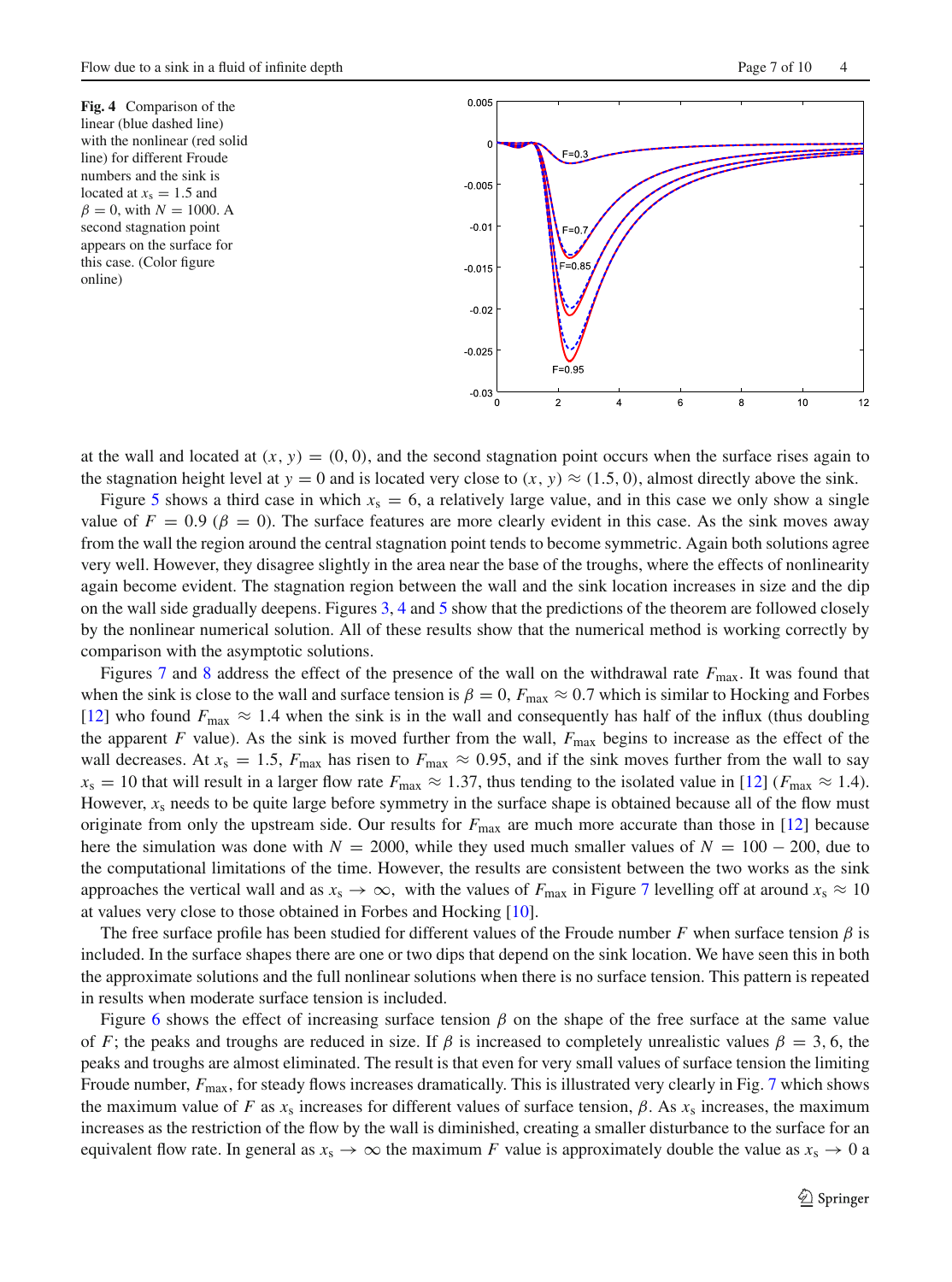**Fig. 5** Comparison between the linear solution (blue dashed line) and numerical solution (red solid line) for the case  $x_s = 6, N = 1100, F = 0.9$ and  $\beta = 0$ . The limiting steady solution for this case is  $F_{\text{max}} \approx 1.32$ . (Color figure online)

<span id="page-7-1"></span>**Fig. 6** Free surface shapes for different surface tension values,  $\beta$ , for the case of the sink located at  $x_s = 8$  with  $F = 0.4, N = 1200$ 

<span id="page-7-0"></span>

fact that can be explained by considering the method of images that would see a second "image" sink at  $x = -x_s$ . As  $x_s \to \infty$  the influence of this image disappears. Even a small amount of surface tension seems to stabilize the flow so that the maximum value of *F* increases quite dramatically. However, once  $\beta$  reaches values  $\beta > 0.1$  this effect is reduced and the variation in maximum *F* is smaller (see Fig. [7\)](#page-8-0).

A possible indicator of the breakdown of solutions as *F* increases at larger surface tension can be seen in Fig. [8.](#page-8-1) The maximum depth of the deepest trough at the limiting (maximum) Froude number,  $F_{\text{max}}$ , is shown for different sink locations  $x_s$  and surface tension  $\beta$ . The important feature of Fig. [8](#page-8-1) is that the deepest point on the surface is quite deep and does not vary much for a given value of β once β gets bigger than about  $\beta = 0.1$ . Indeed, with  $\beta > 0.1$  the maximum depth at maximum Froude number,  $F_{\text{max}}$ , is very similar at around 70–80% of the sink depth once the horizontal sink location exceeds  $x_s \approx 5$ . The exception to this is when there is very small value of surface tension ( $\beta = 0.01$ ) since then, as we have seen, the maximum  $F_{\text{max}}$  is much lower. If we think of this as being a measure of disturbance then in each case this appears to trigger the failure of the numerical method, i.e. once the dip in the surface reaches a depth approaching  $70 - 80\%$  of the sink depth, for moderate values of surface tension, a steady solution no longer exists. The close proximity of the bottom of this dip to the sink location may suggest that a direct drawdown of the surface into the sink is likely if *F* were to increase further. It is also noticeable that once the sink moves away from the wall, the variation in maximum depth is very small, especially for the case with very low surface tension,  $\beta = 0.01$ .

In the case of sink flows, there is an upper limit on the possible steady flows that is due to the drawdown of the free surface directly into the outlet. This has been identified in computations of two-layer flows and also in unsteady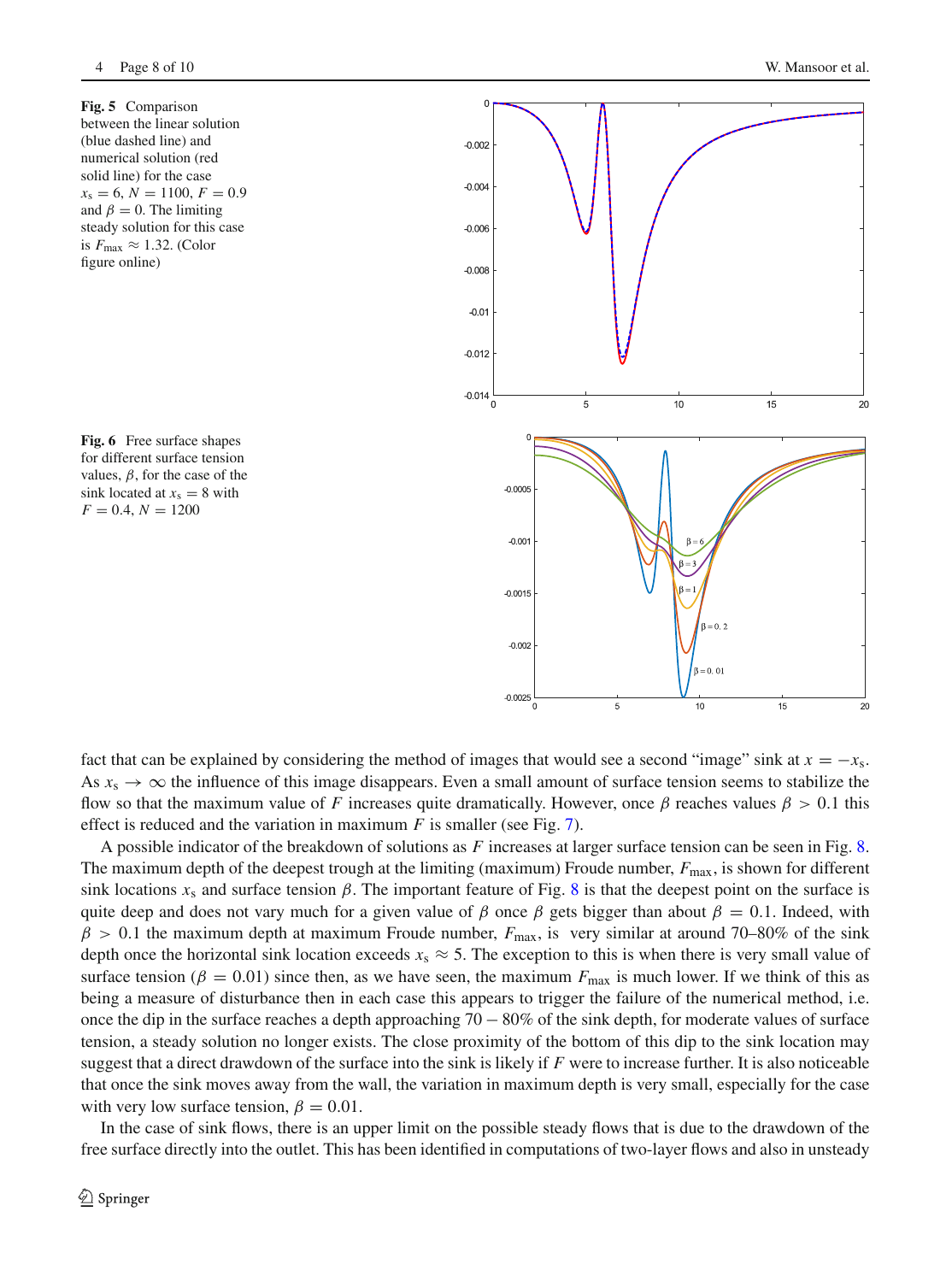<span id="page-8-0"></span>

<span id="page-8-1"></span>**Fig. 8** Maximum depth of the outer dip of the free surface for a variety of sink locations,  $x_s$ , near the maximum value of *F*, for different values of surface tension  $\beta$ 



flows [\[15](#page-9-11)]. The fact that there is a gap in flow rate between the maximal steady flow and the drawdown is most likely due to instabilities on the free surface as the flow rate approaches the critical value.

#### **6 Comments**

An accurate numerical method has been used to compute the flow into a line sink placed at an arbitrary location in a fluid of infinite depth constrained by a vertical wall. The method is verified by comparison to an approximate solution for small values of withdrawal rate *F*. This asymptotic solution gives very good agreement with the numerical solutions, and the impact of the nonlinearity turns out to be significant only at large Froude number *F*, and even then, these impacts are shown to be confined to the area next to the free surface trough. However, it was found that, consistent with other works, the steady, nonlinear solutions have a limiting form when *F* reaches some maximum.

A qualitative change in the surface profile in which a second dip and a second stagnation point form on the free surface occurs if  $x_s > 1$ , and this is verified by the numerical solutions. Also as  $x_s$  increases the region near the wall becomes almost stagnant as most of inflowing fluid comes from upstream. As  $x_s$  increases it was found that the free surface shape approached that of a single, isolated sink, as shown in Hocking and Forbes [\[12\]](#page-9-9), but this occurred quite slowly, with significant asymmetry still evident with  $x_s = 10$ . However, in spite of the difference in the surface shape, the critical value of  $F_{\text{max}}$  quite quickly approached that of Forbes and Hocking [\[10\]](#page-9-7).